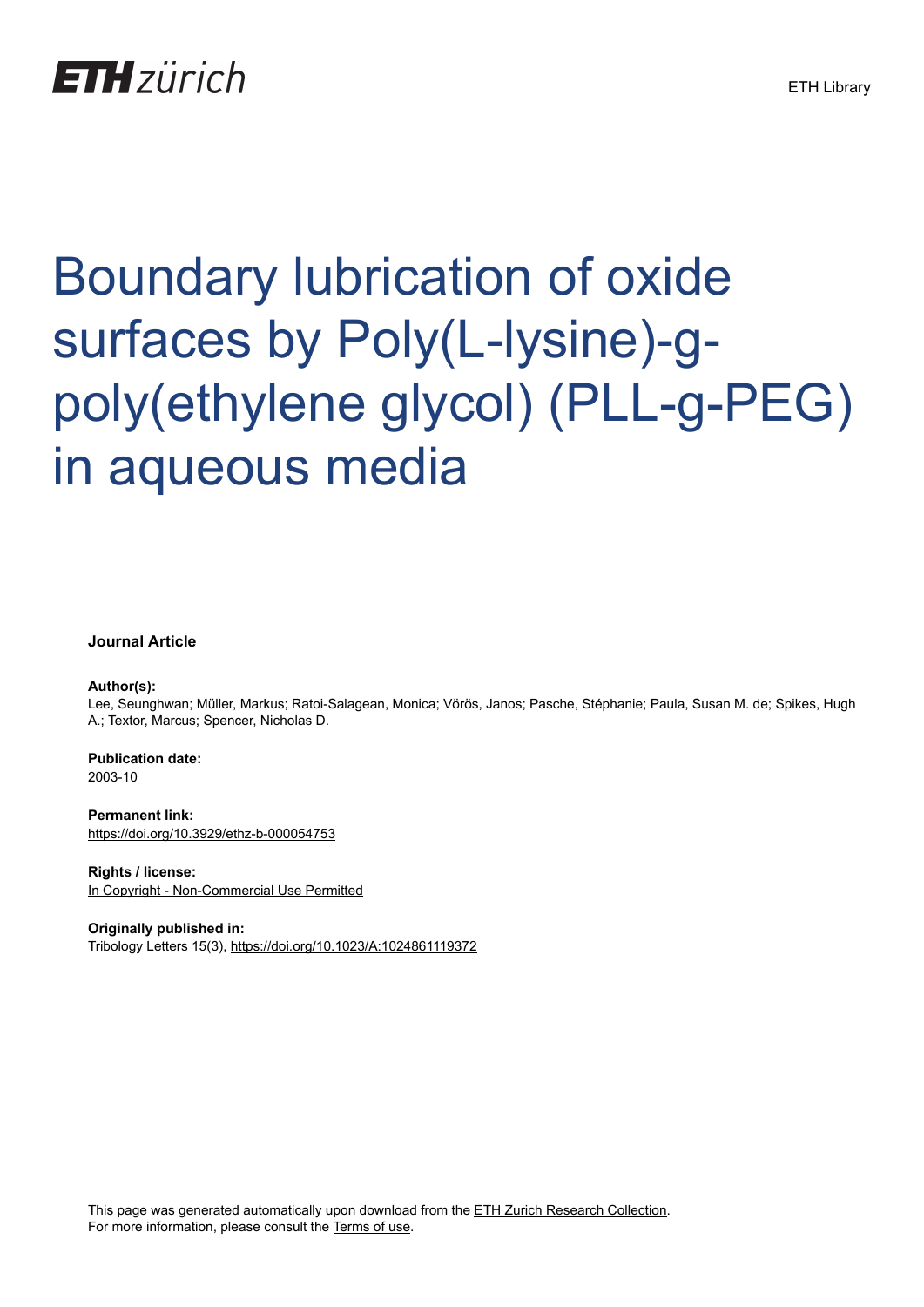### Boundary lubrication of oxide surfaces by Poly(L-lysine)-gpoly(ethylene glycol) (PLL-g-PEG) in aqueous media

Seunghwan Lee<sup>a</sup>, Markus Müller<sup>a</sup>, Monica Ratoi-Salagean<sup>b</sup>, Janos Vörös<sup>a</sup>, Stéphanie Pasche<sup>a</sup>, Susan M. De Paul<sup>a</sup>, Hugh A. Spikes<sup>b</sup>, Marcus Textor<sup>a</sup>, and Nicholas D. Spencer<sup>a,\*</sup>

<sup>a</sup> Laboratory for Surface Science and Technology, Department of Materials, ETH-Zürich, Sonneggstrasse 5, Zürich, CH-8092, Switzerland<br><sup>b</sup> Tribology Section, Department of Mechanical Engineering, Imperial College, London,  $b$ Tribology Section, Department of Mechanical Engineering, Imperial College, London, SW7 2BX U.K.

Received 15 December 2002; accepted 10 March 2003

In this work, we have explored the application of poly(L-lysine)-g-poly(ethylene glycol) (PLL-g-PEG) as an additive to improve the lubricating properties of water for metal-oxide-based tribo-systems. The adsorption behavior of the polymer onto both silicon oxide and iron oxide has been characterized by optical waveguide lightmode spectroscopy (OWLS). Several tribological approaches, including ultra-thin-film interferometry, the mini traction machine (MTM), and pin-on-disk tribometry, have been employed to characterize the frictional properties of the oxide tribo-systems in various contact regimes. The polymer appears to form a protective layer on the tribological interface in aqueous buffer solution and improves both the load-carrying and boundarylayer-lubrication properties of water.

KEY WORDS: poly(L-lysine)-g-poly(ethylene glycol) (PLL-g-PEG), aqueous lubrication, boundary lubrication

#### 1. Introduction

Water possesses several characteristics that are desirable for its use as a lubricant, such as being environmentally friendly, advantageous for heat management and economical. Synovial joints, such as hip, knee, shoulder, ankle and finger joints, can display friction coefficients,  $\mu$ , that are less than 0.003 [1–4]. However, extremely low friction in natural joint systems cannot be achieved by water alone, due to its inability to form useful boundary films and its extremely low pressure-coefficient of viscosity [1–4]. The latter has serious consequences for elastohydrodynamic lubrication with water and thus limits the load-carrying capacity of water-lubricated tribo-systems. Nature deals with these issues by using ''smart'', pressureresponsive cartilage surfaces as sliding partners [4]. In efforts to use water as a lubricant in engineering systems, several approaches are employed to modify the lubricating properties of water, including oil-inwater  $(O/W)$  emulsions [5–7] or aqueous surfactants [8–11]. In both approaches, the formation of a protective film, either instantaneously or irreversibly, is known to be responsible for a lubrication effect.

In recent years, some attention has been paid to end-grafted polymers that exhibit unique tribological properties in organic media [12–18]. In ''good'' solvents, end-grafted polymers are strongly stretched and keep the polymer-bearing interfaces apart during sliding, while maintaining a relatively fluid layer at the interface. This mechanism strongly contrasts with the sliding of a rigid interface where surfaces are brought into close contact and the solvent molecules squeezed out during sliding. Coefficients of friction as low as 0.001 have been observed under light compression of polymer-grafted interfaces, although higher friction forces were observed in a higher-pressure regime [13,14]. These observations hint that brush-like polymers may provide an alternative approach for improving the lubrication properties in an aqueous environment, providing that their chemical and structural properties are properly designed.

We employed poly(L-lysine)-g-poly(ethylene glycol) (PLL-g-PEG) as an additive to improve the lubricating properties of water for metal-oxide-based tribo-systems. PLL-g-PEG has been extensively investigated in previous studies for use in a wide array of biomedical applications [19–23]. As shown in figure 1, this copolymer is composed of a polycationic PLL backbone and a non-reactive PEG side chain. The PLL backbone is positively charged at  $pH \le 10$  due to protonation of the primary amine groups, and readily adsorbs onto a negatively charged surface, mainly through electrostatic interactions. Many metal oxide surfaces display isoelectric points (IEP) that lie below pH 10 [24], and thus can be effectively coated by this polyelectrolyte in aqueous conditions. Some of the  $NH<sub>2</sub>$  functional groups of the PLL are used for coupling PEG side-chains, thus resulting in hydrophilic, flexible, brush-like side chains.

In this work, we explore the potential use of PLL-g-PEG as an additive to improve the lubrication properties of water for tribo-systems composed of metal

To whom correspondence should be addressed. E-mail: nspencer @surface.mat.ethz.ch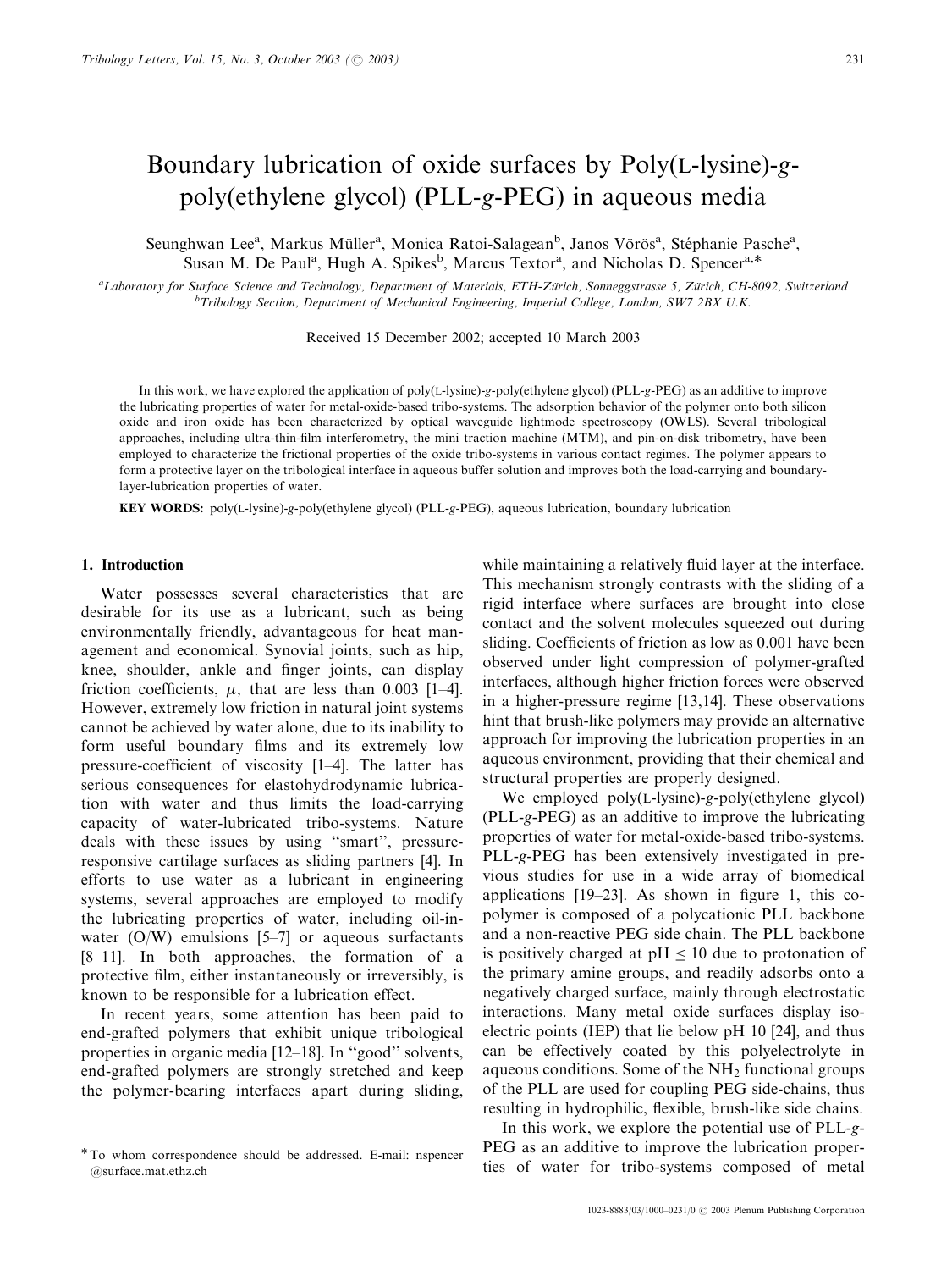

Figure 1. A schematic illustration of PLL-g-PEG.

oxides. For this purpose, several macroscopic tribological approaches, including ultra-thin film interferometry, the mini traction machine (MTM), and pin-on-disk tribometry, representing a pure rolling, mixed sliding/ rolling, and pure sliding respectively, all in a nonconformal sphere-on-plane geometry, have been employed.

#### 2. Materials and methods

#### 2.1.  $PLL(10) - g[2.9] - PEG(2)$

PLL(10)-g[2.9]-PEG(2) denotes a graft co-polymer with a PLL backbone of molecular weight 10 kDa, a grafting ratio of (lysine-mer)/(PEG side chains) of 2.9, and a PEG molecular weight 2 kDa.

The PLL-g-PEG co-polymer has been synthesized according to a method described in previous publications [22,23]. Briefly, poly(L-lysine) hydrobromide (16 kDa including HBr, Sigma, St. Louis, MO, USA) was dissolved at a concentration of 100 mM in sodium borate buffer solution (50 mM) adjusted to pH 8.5. The solution was filter sterilized  $(0.22 \mu m)$  pore-size filter). For the grafting of PEG onto PLL, the N-hydroxysuccinimidyl ester of methoxypoly(ethylene glycol) propionic acid (mol. wt. 2 kDa, mPEG-SPA, Shearwater

Corporation, Huntsville, AL, USA) was added to PLL solution. The reaction was allowed to proceed for 6h at room temperature, after which the reaction mixture was dialyzed (Spectra-Por, mol. wt. cutoff size 6–8 kDa, Spectrum, Houston, TX, USA) for 48 h against deionized water. The product was freeze-dried and stored at  $-20$  °C. Detailed analytical information of the product produced using this method is available in previous publications [22,23].

The PLL(10)-g[2.9]-PEG(2) was dissolved in  $10 \text{ mM}$ HEPES (4-(2-hydroxyethyl)piperazine-1-ethanesulfonic acid (Sigma, St. Louis, MO, USA), adjusted to pH 7.4 with  $1.0 M$  NaOH solution) with a concentration of 0.25 mg/ml and this solution was used for all subsequent experiments. For cases where the comparison of the  $PLL(10)-g[2.9]-PEG(2)$  with  $PLL(10)$  alone is needed, PLL(10) solution was prepared by dissolving the poly( $L$ lysine) hydrobromide (mol. wt. 16 kDa including HBr, Sigma, St. Louis, MO, USA) in 10 mM HEPES with a concentration of 0.045 mg/ml to maintain the concentration of PLL constant in both PLL and PLL-g-PEG experiments.

#### 2.2. Optical waveguides lightmode spectroscopy (OWLS)

Optical Waveguide Lightmode Spectroscopy (OWLS) was employed to investigate the adsorption behavior of the polymers on the tribo-pair surfaces. OWLS is based on grating-assisted in-coupling of a He-Ne laser into a planar waveguide, and allows the direct online monitoring of macromolecule adsorption. This method is highly sensitive up to a distance of 100 nm above the surface of the waveguide (sensitivity limit,  $\sim$ 1 ng/cm<sup>2</sup>). Furthermore, a measurement-time resolution of 3s allows for the *in situ*, real-time study of adsorption kinetics. The waveguide chips used for OWLS measurements were purchased from MicroVacuum Ltd. (Budapest, Hungary) and consisted of a 1-mm-thick AF 45 glass substrate and a 200-nm-thick  $Si<sub>0.75</sub>Ti<sub>0.25</sub>O<sub>2</sub>$  waveguiding layer at the surface. A silicon oxide (ca. 12 nm) or iron oxide layer (ca. 1 nm) was sputter coated on top of the waveguiding layer in a Leybold dc-magnetron Z600 sputtering unit. The coating conditions and the principles of OWLS investigations have been described in detail elsewhere [25–27].

All OWLS experiments were carried out in a BIOS-I instrument (ASI AG, Zürich, Switzerland) using a Kalrez (Dupont, Wilmington, DE, USA) flow-through cell  $(8 \times 2 \times 1 \text{ mm})$  [25]. The solution exchange was carried out by syringe injection (1 ml within 10 s). Adsorbed mass density data were calculated according to de Feijter's formula from the adsorbed layer thickness and refractive index values from the mode equations [28]. A refractive index increment (dn/dc) value of  $0.169 \text{ cm}^3/\text{g}$ , as determined in a refractometer (Carl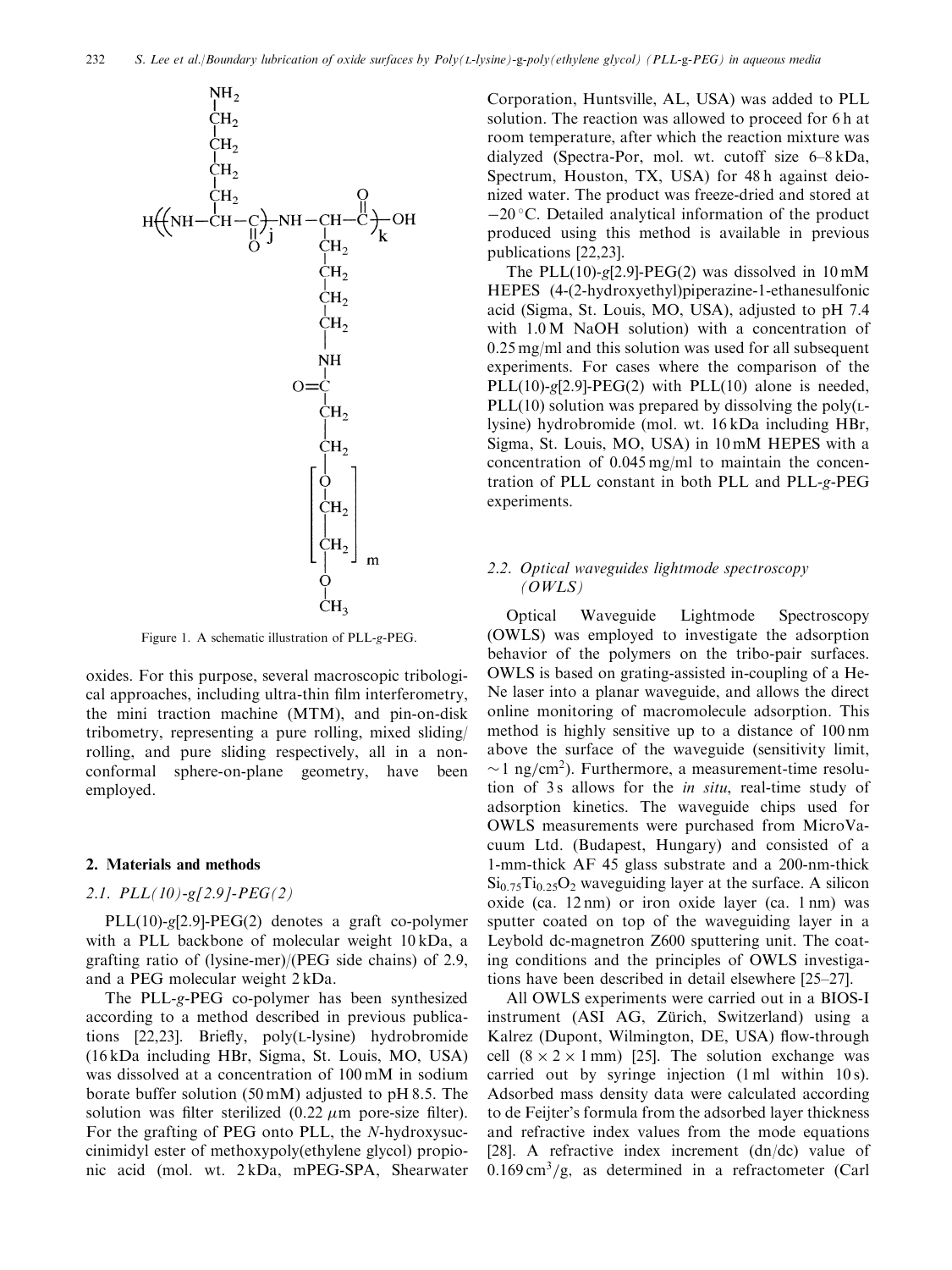Zeiss, Jena, Germany), was used for the calculation of  $PLL(10)-g[2.9]-PEG(2)$  adsorption.

#### 2.3. Ultra-thin film interferometry

Ultra-thin film interferometry is a unique approach to measuring the film thickness under a lubricated contact [29]. The set-up is schematically illustrated in figure 2. A lubricated contact is formed between a loaded steel ball and the flat surface of a glass disk. The disk is driven with respect to the nominal axis in contact with the ball and thus can drive the ball in pure rolling contact. The surface of the glass disk is coated, first with a very thin, semireflecting layer of chromium, on top of which is a 400-nm layer of transparent silica, as a spacer layer. Thus, the ultra-thin film interferometry tribo-pair in this work represents an  $FeO_x/SiO_x$  interface. White light is shone through the glass into the contact, where a proportion is reflected back from the chromium layer while the remainder passes through the silica layer and the polymer-containing water before being reflected from the steel ball surface. Since the two beams have traveled different distances, they interfere at wavelengths that depend on the path difference, i.e. on the sum of silica and lubricant film thickness. The interference pattern from the contact is passed to a spectrometer and the resultant dispersed light analyzed to determine the precise wavelength of maximum constructive interference from the center of the contact. This yields an accurate measure of the composite film thickness, from which the spacer layer can be subtracted.

The refractive index of the lubricant solution is a necessary input for the calculation of the film thickness. The refractive index of the polymer-containing buffer

Chromium/silica layer

To Spectrometer



Figure 2. A schematic set-up of ultra-thin film interferometry.

solution is expected to be different from that of pure water (1.33) for two reasons. Firstly, addition of polymers into water results in an increase of the refractive index of the lubricant solution, which was already described in section 2.2. The same incremental value of  $0.169 \text{ cm}^3/\text{g}$  (dn/dc) was considered here. Secondly, the increased pressure at the contact point also results in an increase of the refractive index of the lubricant solution. However, in previous studies, measurement by two-angle interferometry showed that an increase in pressure from atmospheric to 1 GPa alters the refractive index of oil by less than 10% [29–31]. We assume that this is applicable to polymer solutions as well. The refractive index of the polymer solutions is thus calculated to lie between 1.34 (negligible pressure effect) and 1.47 (10% increase by pressure effect). As a compromise, a refractive index of 1.4 has been used for the calculation. As the film thickness is inversely proportional to the refractive index [29], the uncertainty of the film thickness in this work corresponds to  $\pm 5\%$ .

All the measurements were carried out under a fixed load (20.0 N) and temperature ( $\sim$ 25 °C) and along the same track of the disk. The radii of the ball and disk tracks are 9.5 and 17.75 mm, respectively. The roughness values  $(R_a)$  of the ball and disk tracks are 11 and 5 nm respectively. For smooth surface contact, the maximum contact pressure in this configuration is, according to Hertz equations, 0.51 GPa (see table 1). The separation of the surfaces by a thin lubricating film will not significantly change this pressure. In practice, however, because of the finite roughness of the surfaces, there will be local variations from the Hertz pressure distribution at an asperity scale. A thin boundary or EHL film may significantly reduce these variations.

#### 2.4. Mini traction machine (MTM)

A mini traction machine (MTM, PCS Instruments, London, U.K.) was employed to characterize the lubrication properties of the polymers in a mixed sliding/rolling contact regime. The set-up of the instrument is schematically illustrated in figure 3. A lubricated contact is formed between a polished steel ball and a flat steel surface, thus representing an  $FeO_x/FeO_x$  interface. In contrast to the other instruments employed in this work, which provide either a pure rolling contact (ultrathin film interferometry, section 2.3) or a pure sliding contact (pin-on-disk tribometer, section 2.5), MTM provides a mixed sliding/rolling contact through the independent control of the ball and disk velocities. The slide/roll ratio, SRR, is defined as the percentage ratio of the *difference* and the *mean* of the ball velocity  $(u_{ball})$  and disk velocity  $(u_{disk})$ , i.e.

$$
SRR = \frac{|u_{\text{ball}} - u_{\text{disk}}|}{\left(\frac{u_{\text{ball}} + u_{\text{disk}}}{2}\right)} \times 100\%.
$$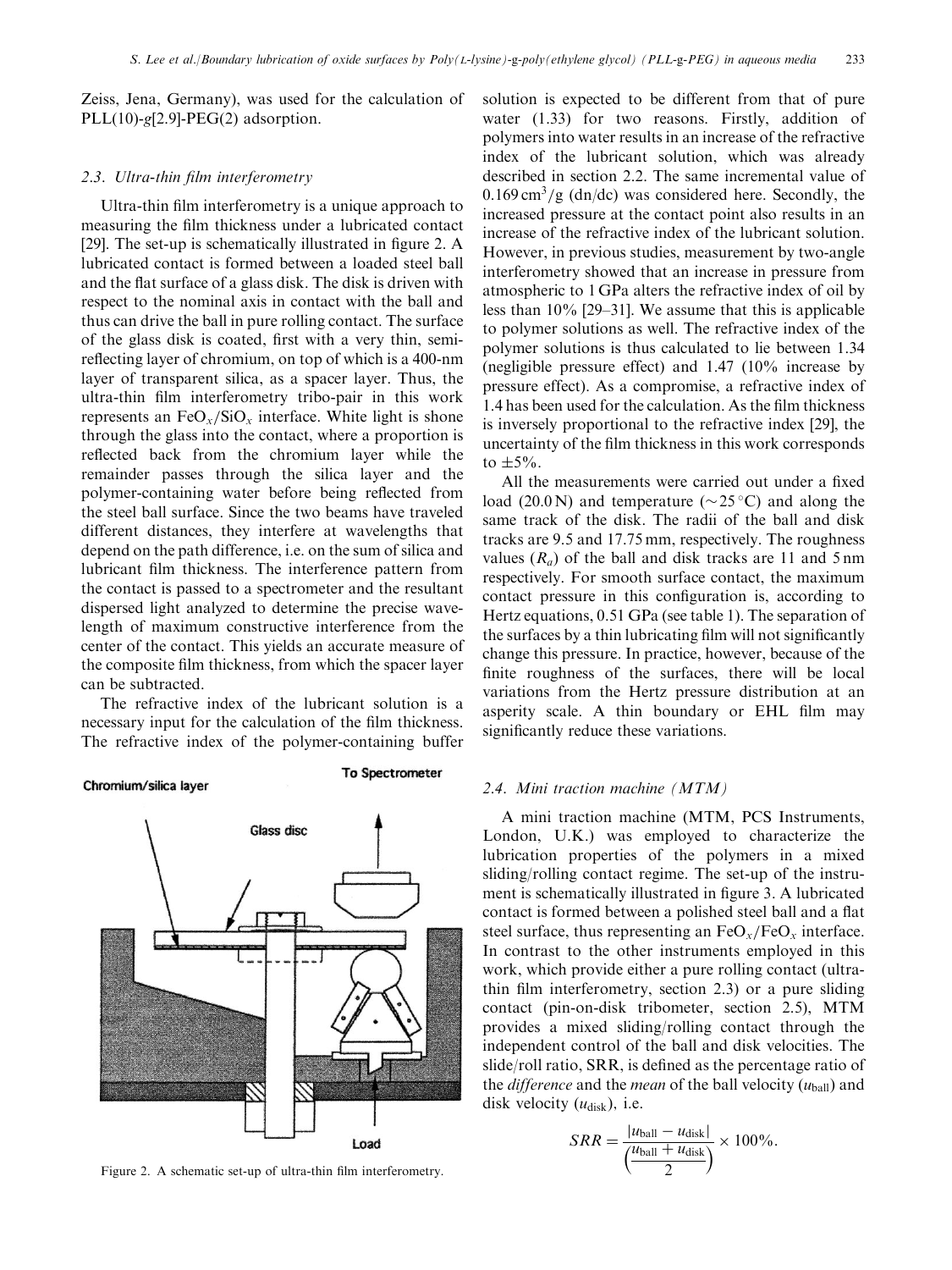#### Table 1

The calculated maximum contact pressure (Hertzian) for the configuration (sphere on plane) inc calculated maximum contact pressure (Terrelation for the comiguration (spiece on piant) used in this work (maximum contact pressure,  $P_0 = 1/\pi \cdot \sqrt[3]{6W}E^{*2}/R^2$  where  $W =$  load, R = radius of the balls and  $E^* = ((1 - v_1^2)/E_1 + (1 - v_2^2)/E_2)^{-1}$  where  $E_1$  and  $v_1$  are Young's modulus and Poisson ratio of the ball and  $E_2$  and  $v_2$  are Young's modulus and the Poisson ratio of the disk respectively.  $E_{\text{steel}} = 203 \text{ GPa}$ ,  $E_{\text{silica}} = 72 \text{ GPa}$ ,  $v_{\text{steel}} = 0.3$  and  $v_{\text{silica}} = 0.2$ [32]).

| Instrument                     | Tribo-pair (sphere/plane) | R                   | W                  | $P_0$      |
|--------------------------------|---------------------------|---------------------|--------------------|------------|
| Ultra-thin film interferometry | silica/steel              | $9.5 \,\mathrm{mm}$ | $20.0\,\mathrm{N}$ | 0.51 GPa   |
| <b>MTM</b>                     | steel/steel               | $9.5 \,\mathrm{mm}$ | 3.0 <sub>N</sub>   | $0.04$ GPa |
|                                | steel/steel               | $9.5 \,\mathrm{mm}$ | $20.0\,\mathrm{N}$ | 0.81 GPa   |
| Pin-on-disk                    | silica glass/steel        | $3 \,\mathrm{mm}$   | 0.5 <sub>N</sub>   | $0.32$ GPa |
|                                | silica glass/steel        | $3 \,\mathrm{mm}$   | 1.0 <sub>N</sub>   | $0.41$ GPa |
|                                | silica glass/steel        | $3 \,\mathrm{mm}$   | 2.0 <sub>N</sub>   | 0.51 GPa   |
|                                | silica glass/steel        | $3 \,\mathrm{mm}$   | 5.0 <sub>N</sub>   | $0.70$ GPa |
|                                | steel/steel               | $3 \,\mathrm{mm}$   | 2.0 <sub>N</sub>   | 0.81 GPa   |

Thus,  $SRR = 0\%$  (i.e.  $u_{ball} = u_{disk}$ ) represents a pure rolling contact and  $SRR = 200\%$  (i.e. either  $u_{ball}$  or  $u_{\text{disk}} = 0$ ) represents a pure sliding contact, while the values between 0 and 200% represent a mixed sliding/ rolling contact. With the given software (PCS Instruments, MTM version 1.0), values of 1 to 200% of SRR were accessible. Under a given SRR, the coefficient of friction  $(dF/dN)$  is measured as a function of *mean* velocity. To investigate the lubrication behaviors of the polymers at different slide/roll ratios, the coefficient of friction versus mean velocity plots were obtained at different SRRs.

All the friction measurements were performed under a fixed load (3.0 or 20.0 N) and temperature (25 °C) and along the same ball and disk tracks; the radii of the ball and disk tracks are 9.5 and 20.7 mm, respectively. The roughness values  $(R_a)$  of the ball and disk are 11 and 10 nm respectively. However, different pairs of the ball/ disk tracks were used for the comparison of the friction measurement in the absence versus presence of the polymers in buffer solution, due to significant wear of the tribo-pair in the former case. The calculated maximum contact pressures are 0.86 and 0.46 GPa for 20.0 and 3.0 N, respectively (see table 1).



Figure 3. A schematic set-up of the mini traction machine (MTM).

#### 2.5. Pin-on-disk tribometry

A pin-on-disk tribometer (CSM, Neuchâtel, Switzerland) was employed to characterize the friction and lubrication properties of aqueous PLL(10)-g[2.9]- PEG(2) solutions in the pure sliding contact regime. In this set-up, a fixed, spherical steel ball (6 mm in diameter, DIN 17 230, Hydrel, Romanshorn, Switzerland) is in contact with a flat disk. Both glass (Super-Frost, soda-glass, Menzel-Gläser, Braunschweig, Germany) and steel (DIN 17 230, XXX, Switzerland) were selected for the disk, thus representing the  $FeO_x/SiO_x$  and  $FeO_x/FeO_x$  pairings. The roughness values  $(R_a)$  for steel ball, steel disk, and glass disk are 32, 5, and 5 nm respectively. The load was controlled by placing dead weights on top of the ball holder (0.5 to 5.0 N) and the friction forces were measured by a strain gauge. The friction signals were recorded with a Macintosh Power PC using Labview and an ADC card of the MIO family (both from National Instruments, Austin, TX, USA). To investigate the lubricating properties of the polymer, both load and velocity dependence of the frictional properties were explored. For each friction measurement, different fresh tracks were selected. For this reason, the comparison of the frictional properties with or without polymers could be performed with exactly the same set-up of the tribo-pair. All the measurements were performed at room temperature  $(\sim 25 \degree C)$ . The calculated maximum contact pressures are presented in table 1.

#### 2.6. Cleaning of the tribo-pairs

All the instrumental parts that are expected to be coated with the polymer, including the waveguides for the OWLS and the balls/disks of all tribological instruments, were oxygen-plasma cleaned for ca. 2 min in a Harrick Plasma Cleaner/Sterilizer PDC-32G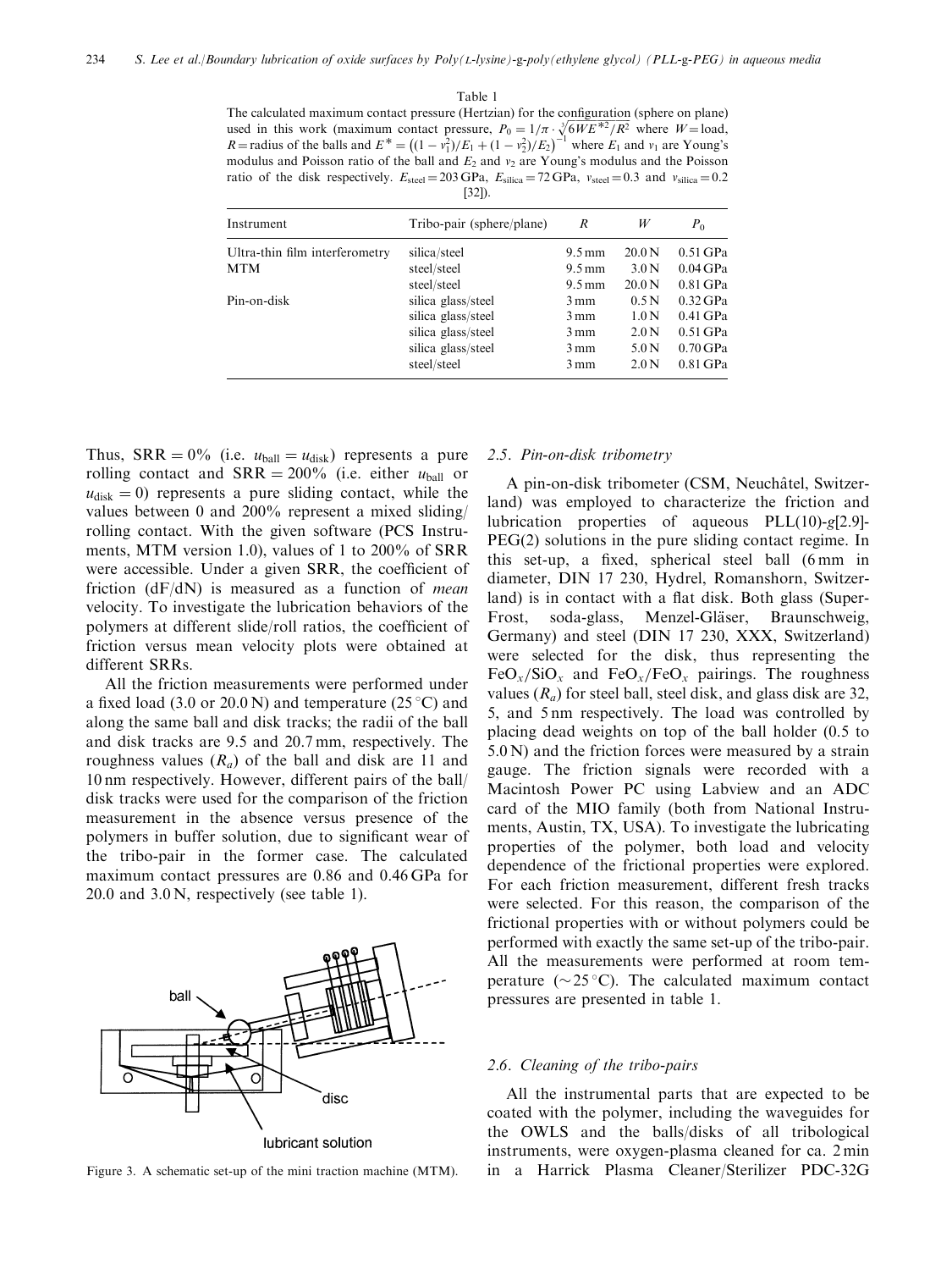instrument (Ossining, NY, USA) prior to the measurements. Before the plasma cleaning, the instrumental parts were rinsed with copious amounts of water or organic solvents as follows: The waveguides of the OWLS were sonicated in 0.1 M HCl for 10 min, extensively rinsed with ultra-high-purity water, and dried under nitrogen; the ball/disk and the assembly parts of ultra-thin film interferometry and MTM were degreased by sonication in toluene for 10 min, followed by sonication in iso-propanol for 10 min, and subsequently dried under nitrogen; the balls and disks of pinon-disk and assembly parts were sonicated in ethanol for 10 min and dried under nitrogen.

#### 3. Results and discussion

#### 3.1. Adsorption behavior of  $PLL(10)-g[2.9]-PEG(2)$  on silicon oxide and iron oxide substrates

In figure 4, representative OWLS adsorption measurements for the PLL $(10)$ -g[2.9]-PEG $(2)$  on  $(a)$  silicon oxide and (b) iron oxide are presented. All measurements were carried out in situ in a flow-through cell without an intermittent drying stage.

As expected, the results of OWLS experiments indicate that the  $PLL(10)-g[2.9]-PEG(2)$  spontaneously adsorbed from a pH 7.4 HEPES (10 mM) buffered aqueous solution (0.25 mg/ml) onto both oxide surfaces. A PLL-g-PEG layer of areal density of approximately  $120$  ng/cm<sup>2</sup> and 60 ng/cm<sup>2</sup> was formed on silicon oxide and iron oxide, respectively. The difference in areal density for the two substrates is understood by considering the difference in IEPs of the two oxide substrates and thus the corresponding differences in charge density at a given pH. In previous studies involving several other metal oxides, a lower IEP for a given substrate has been correlated with a higher areal

density of PLL-g-PEG [22,23]. The lower IEP of silicon oxide ( $\sim$  2) when compared with iron oxide (6–9) is consistent with the higher areal density of PLL-g-PEG adsorbed on the silicon oxide. In both cases, 95% of the final mass was reached within the first 5 min. There was no apparent desorption following rinsing with buffer solution on the timescale of the experiment. All tribological experiments involving the polymers were carried out 30 min after the tribo-pair was immersed in polymer-containing solution, to ensure adequate time for adsorption.

As described in the experimental section, the tribopairs used in this work were prepared in different ways from the substrates (waveguides) used in the OWLS experiment, although all are either silicon oxide- or iron oxide-based materials. It is thus noted that the actual amount of the adsorbed polymers on each tribo-pair may be slightly different from those shown in figure 4.

#### 3.2. Lubrication properties in rolling contact

The lubrication properties of the  $PLL(10)-g[2.9]$ -PEG(2) were characterized under pure rolling contact conditions by employing ultra-thin-film interferometry. In contrast to the other tribological approaches in this work, which determine the interfacial friction forces, ultra-thin film interferometry uniquely measures the film thickness of a lubricated contact. In this work, the filmthickness measurements were first performed under polymer-free buffer solution. No meaningful data were obtained, due to significant wear of the contact in this condition. Only in a high-velocity regime  $(>1000 \,\mathrm{mm/s})$  has an interfacial film involving pure water as a lubricant been reported [8]. However, following addition of the polymers to the buffer solution, the measurement of the lubricant-film thickness was reproducibly achieved over a wide range of



Figure 4. Representative adsorption profiles of PLL(10)-g[2.9]-PEG(2) onto (a) silicon oxide and (b) iron oxide substrates as measured by OWLS (buffer solution = 10 mM HEPES (pH 7.4), concentration of the polymer =  $0.25$  mg/ml; T =  $25^{\circ}$ C).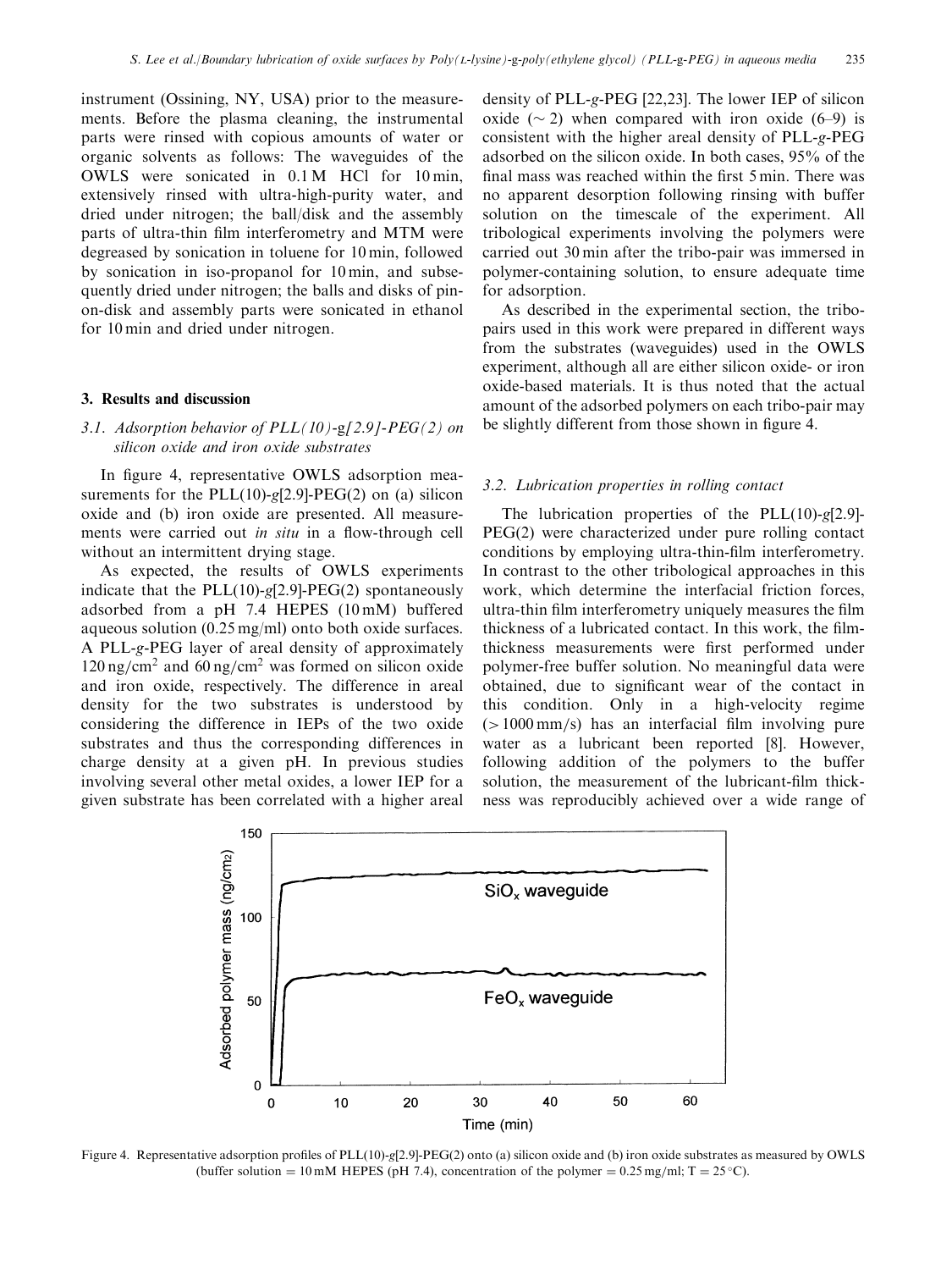

Figure 5. Log (film thickness) versus log (velocity) plot by ultra-thin-film interferometery (ball  $=$  AISI 52100 steel (19 mm in diameter), disk surface = sputtered silica, buffer solution = 10 mM HEPES (pH 7.4), concentration of the polymers = 0.25 mg/ml, load = 20.0 N, T = 25 °C).

velocities. The results are shown as a log (film thickness) versus log (velocity) plot in figure 5.

The lubricant-film formation in the presence of the polymer in figure 5 exhibits three velocity regimes: (i) velocity range lower than  $\sim 30 \text{ mm/s}$ , where the film thickness gradually decreases with decreasing velocity, (ii) velocity range from  $\sim$  30 to  $\sim$  1000 mm/s, where the measured film thickness is nearly constant (thickness  $11.4 \pm 1.0$  nm in average), and (iii) velocity range higher than  $\sim 1000$  mm/s, where the film thickness increases with increasing velocity (slope  $\sim 0.4$  in log– log plot). The nearly constant film thickness obtained over a wide range of velocities ( $\sim$ 30 to 1000 mm/s) suggests that a boundary-layer-lubrication mechanism is active in this regime. The high-velocity region where film thickness increases with increasing velocity is similar to that previously observed for pure water and probably represents the hydrodynamic entrainment of water into the contact. The velocity-dependent behavior of the lubricant-film thickness for the PLL(10)  $g[2.9]$ -PEG(2)-containing buffer solution in the lowvelocity regime is qualitatively similar to that of surfactant (sodium olefin (C16) sulfonate)-containing water, reported in a previous study [8]. However, a relatively thicker layer is observed in this work ( $\sim$  11 nm versus  $\sim$  3 nm), attributed to the brush-like structure of this polymer.

#### 3.3. Lubrication properties in mixed sliding/rolling contact

The lubrication properties of PLL(10)-g[2.9]-PEG(2) solutions have been characterized in a mixed sliding/ rolling contact regime by means of MTM. As described in the experimental section, a mixed sliding/rolling contact was achieved by independent driving of the ball and disk, to form a lubricated contact. In this work, the measurement was initially performed under 20.0 N load. Regardless of the slide/rolling ratio, the friction forces were very high and irreproducible. Furthermore, no noticeable reduction of friction forces was observed by addition of the polymers into buffer solution, which is in contrast to the results shown in section 3.2. This may be due partly to the higher contact pressure for the  $FeO<sub>x</sub>/FeO<sub>x</sub>$  pair (max. 0.86 GPa) compared to the  $FeO_x/SiO_x$  pair (max. 0.51 GPa), and partly to the lower areal density of PLL-g-PEG on the iron oxide surface, as measured by OWLS in section 3.1. Thus, the measurements were carried out under a lower-pressure regime by applying a load of 3.0 N (max. 0.46 GPa). The coefficient of friction was measured as a function of velocity at three different slide/roll ratios,  $SRR = 50$  and 100% for comparison. Due to an instrumental resolution issue, measurements were only able to be made in the velocity range shown in figure 6.

For  $SRR = 50\%$ , apparently higher values of friction were observed in pure buffer solution than the polymercontaining solution. Furthermore, monotonically decreasing frictional properties (from  $\mu = 0.43$  to  $\mu = 0.22$ ) as a function of increasing velocity were observed. The polymer-containing solution, on the other hand, showed similar velocity-dependent frictional behavior, but with clearly lower coefficients of friction  $(\mu = 0.25$  to  $\mu = 0.12)$  within the same velocity range. The frictional properties at  $SRR = 100\%$  were observed to be similar to those at  $SRR = 50\%$ . The coefficient of friction reduced from 0.42 to 0.26 in buffer solution to 0.26 to 0.09 in the presence of the polymers. It is noted that all measurements were performed on the same disk track, although different balls and disks were used for measurements with or without polymers.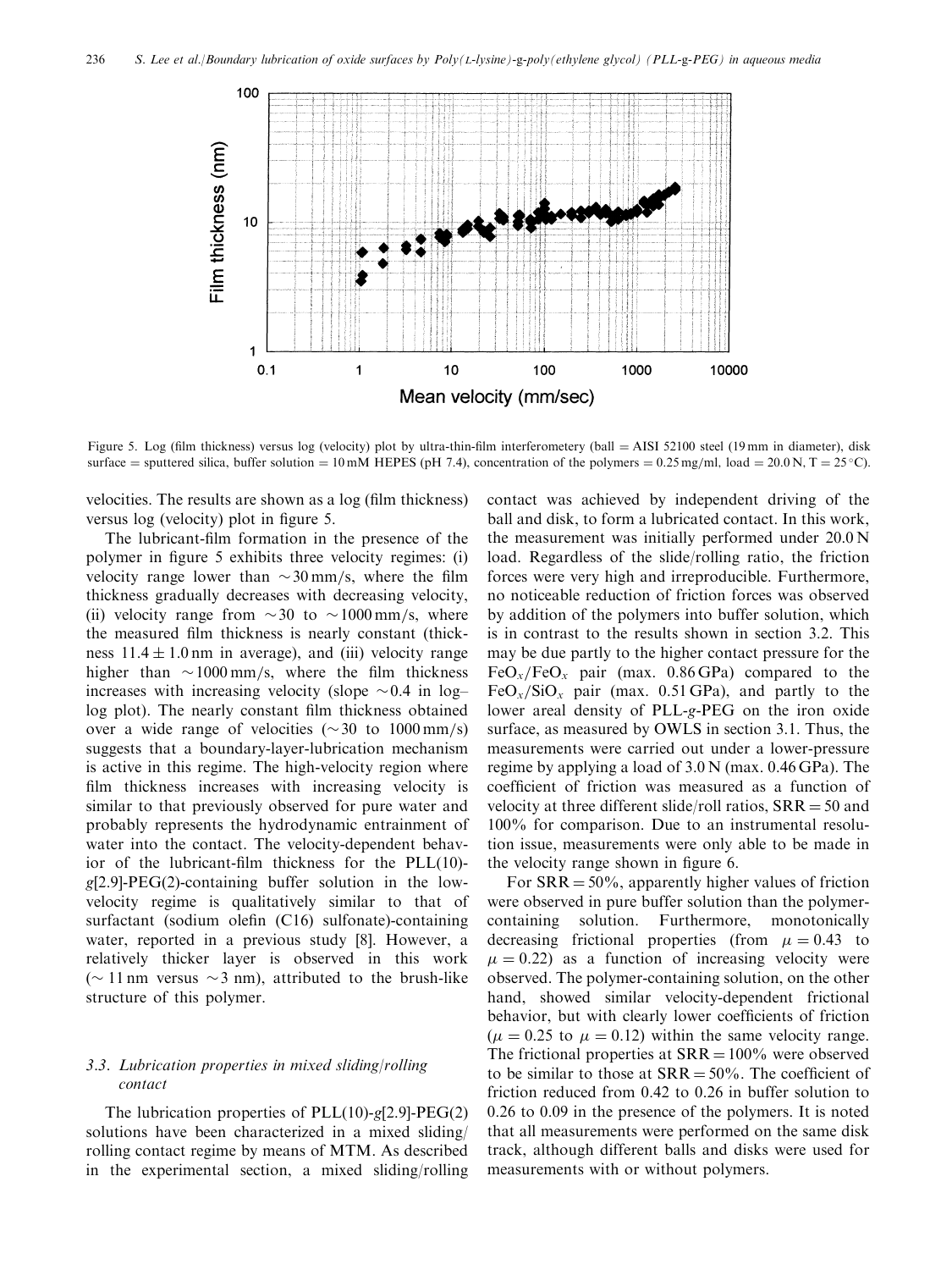

Figure 6. Log (coefficient of friction) versus log (velocity) plot by MTM slide/roll ratio (SRR) = 50% and 100%. Empty symbols are for buffer solution only and filled symbols are for the polymer in buffer solution (ball  $=$  AISI 52100 steel (17.4 mm in diameter), substrate  $=$  AISI 52100 steel, buffer solution = 10 mM HEPES (pH 7.4), concentration of the polymer =  $0.25$  mg/ml, load =  $3.0$  N, T =  $25$  °C).

Due to the relatively narrow range of velocities available, it is not trivial to determine what lubrication regime is activated for the mixed sliding/rolling contact in this work. However, the results above show that the  $PLL(10)-g[2.9]-PEG(2)$  can effectively reduce the frictional properties at mixed sliding/rolling contact of  $FeO<sub>x</sub>/FeO<sub>x</sub>$  in buffer solution.

#### 3.4. Lubrication properties in sliding contact

Finally, the lubrication properties of the PLL(10)  $g[2.9]$ -PEG(2) were characterized in a pure slidingcontact regime by employing pin-on-disk tribometry. Stainless steel was selected as ball and both glass and steel were selected as disks. The lubrication properties of the PLL $(10)$ -g[2.9]-PEG $(2)$  were investigated by comparing the frictional properties of the tribo-pair in the presence and absence of the polymers in buffer solution. In this experiment, the lubrication properties of PLL(10) were also included for comparison.

Firstly, the load dependence of the frictional properties for the steel/glass tribo-pair was investigated. In this experiment, the friction forces were measured on fresh tracks for each load  $(0.5 \text{ to } 5.0 \text{ N})$ , while keeping the rpm constant and the total number of revolutions below 5. The resultant velocity was within the range of  $\sim 0.2$  to  $\sim 0.8$  mm/s, which is close to the lowest value achieved with the tribometer. As will be shown below, the frictional properties were virtually independent of the slight variation of the velocity in that range. The results are shown in figure 7. In all cases, the frictional forces are fairly linear with increasing applied load. It is also noticeable that the friction forces of the steel/glass pair are significantly reduced by addition of the polymers into the buffer solution. The coefficient of friction of the

steel/glass tribo-pair, obtained by taking the slope of friction versus load plots  $(\Delta F/\Delta L (L = 0.5$  to 5.0 N) decreased from 0.34 to 0.15 by the addition of PLL(10), and further decreased to 0.09 by the addition of PLL(10)-g-[2.9]-PEG(2).

Secondly, the velocity dependence of the frictional properties for the steel/glass tribo-pair was investigated. For this experiment, the friction forces were also measured on fresh tracks for each velocity in the range of  $\sim$  0.1 to  $\sim$  400 mm/s. All the measurements were performed under a fixed load (2.0 N) and the total number of revolutions was extended to 100. The results are shown in figure 8. The friction versus velocity plots in figure 8 reveal that there are two distinct velocity regimes in which the frictional properties of the tribopair in the presence versus absence of the polymers in buffer solution can be compared. In the velocity regime lower than  $\sim$ 40 mm/s, the frictional properties of the tribo-pair can clearly be distinguished in magnitude in decreasing order, buffer solution only  $\geq PLL(10)$  $PLL(10)-g[2.9]-PEG(2)$ , which is consistent with the load-dependent frictional properties shown in figure 7. In the velocity regime higher than  $\sim$  40 mm/s, however, the difference between the lubricants diminishes and the frictional properties of the tribo-pair in buffer solution is not significantly influenced by the presence of the polymers. Throughout the entire velocity range, the sliding of the tribo-pair in the presence of buffer solution only or with  $PLL(10)$  appears to decrease with an increase of the velocity. Meanwhile, the corresponding sliding in the presence of PLL(10)  $g[2.9]$ -PEG(2) appears to exhibit a virtually constant coefficient of friction  $(0.062 \pm 0.019)$  on average). This is highly indicative of boundary-layer formation by the  $PLL(10)-g[2.9]-PEG(2)$  on these oxide surfaces in aqueous buffer solution. For both load- and velocity-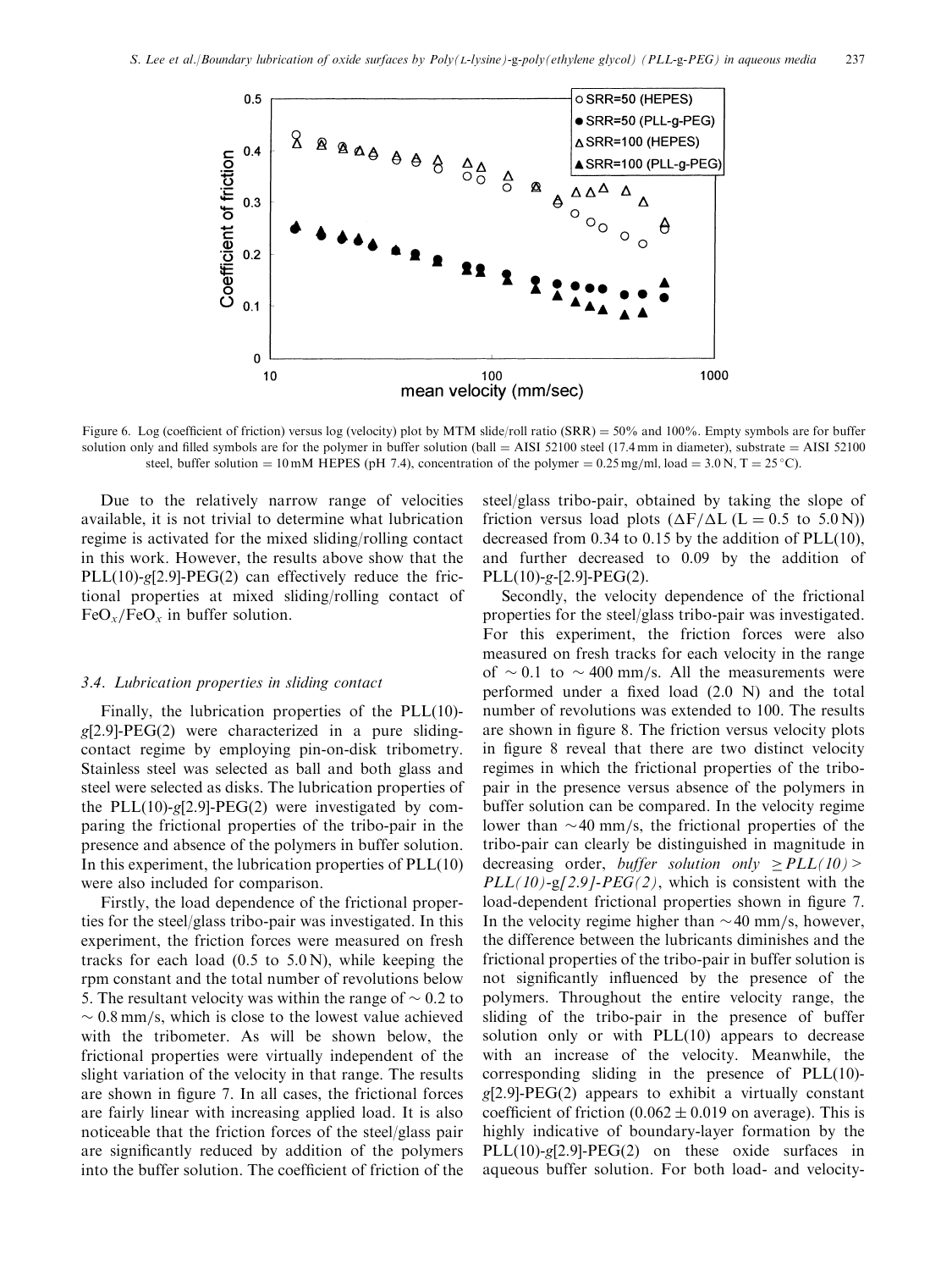

Figure 7. Friction force versus load plot (pin-on-disk tribometer) of buffer solution only ( $\bigcirc$ ), PLL(10) in buffer solution ( $\bigcirc$ ), and PLL(10)-g[2.9]-PEG(2) in buffer solution ( $\bullet$ ) (ball = steel (6 mm in diameter), disk = glass, buffer solution = 10 mM HEPES (pH 7.4), concentration of the polymer =  $0.25 \text{ mg/ml}$ , load =  $0.5 - 5.0 \text{ N}$ , T =  $25^{\circ}$ C).

dependence measurements, it appears that the lower frictional properties of the PLL $(10)$ -g[2.9]-PEG $(2)$  compared with PLL(10) indicate a significant role of the brush-like PEG side chains in lubrication of the tribointerfaces, as suggested in studies on end-grafted polymers in organic solvents [12–18].

Finally, the load and velocity dependence for pure sliding of the FeO<sub>x</sub>/FeO<sub>x</sub> tribo-pair has been investigated. The coefficient of friction obtained from the slope of the friction versus load plots  $(\Delta F/\Delta L)$  (L =  $(0.5 \text{ to } 5.0 \text{ N}))$  after 5 rotations decreased from  $(0.30 \text{ to } 5.0 \text{ N}))$ 0.14 upon addition of polymer. However, the coefficient of friction,  $dF/dN$  (N = 2.0 N) that was obtained after 100 rotations for each velocity, which remained virtually constant over the range of  $\sim$  1 to  $\sim$  100 mm/s, was not significantly reduced upon addition of polymer  $(\mu = 0.31 \pm 0.05$  without polymer to  $\mu = 0.27 \pm 0.03$ 

with polymer on average). The reduced lubrication effect of PLL $(10)$ -g[2.9]-PEG $(2)$  for the sliding of a  $FeO_x/FeO_x$  tribo-pair (with respect to  $FeO_x/SiO_x$  tribopair) is thought to be mainly correlated with the relatively lower amount of polymer adsorption (see figure 4).

#### 4. Summary

The lubrication properties of  $PLL(10)-g[2.9]-PEG(2)$ (PLL-g-PEG) as an additive for tribo-systems composed of silicon oxide and iron oxide in an aqueous environment have been characterized employing several macroscopic tribological approaches. The tribological properties of tribo-pairs lubricated by a PLL-g-PEGcontaining aqueous buffer solution have been investigated in various dynamic contact regimes encountered



Figure 8. Log (coefficient of friction) versus log (velocity) plot by pin-on-disk tribometer of buffer solution only  $(O)$ , PLL(10) in buffer solution (a), and PLL(10)-g[2.9]-PEG(2) in buffer solution ( $\bullet$ ) (ball = steel (6 mm in diameter), disk = glass, buffer solution = 10 mM HEPES (pH 7.4), concentration of the polymer = 0.25 mg/ml, load = 2.0 N, T = 25 °C). In this plot, the error bars, typically 0.05 for buffer solution only and 0.02 for the polymers, are omitted for clarity.